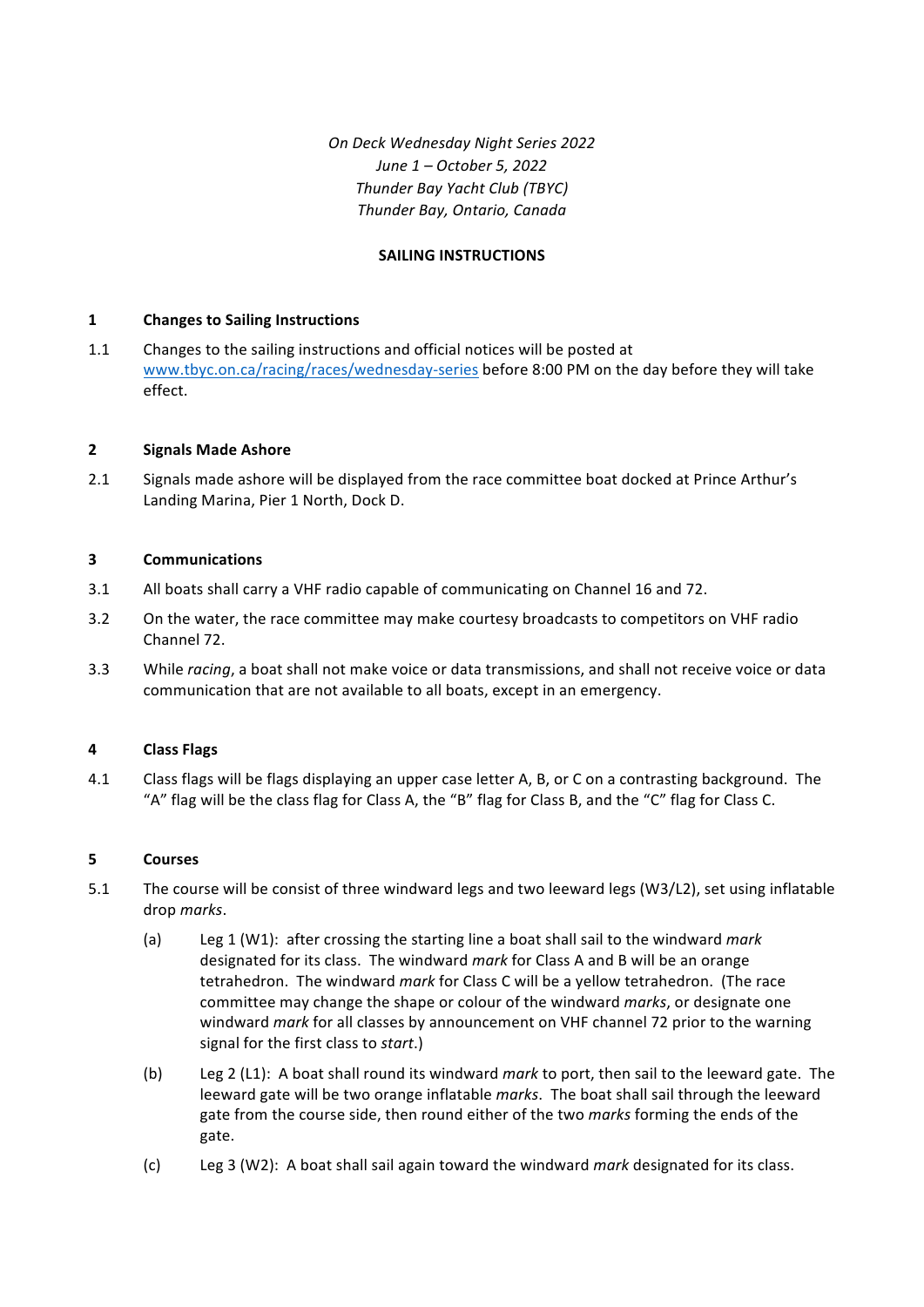- (d) Leg 4 (L2): A boat shall round its windward *mark* to port, then sail again to the leeward gate. The boat shall sail through the leeward gate from the course side, then round either of the two *marks* forming the ends of the gate.
- (e) Leg 5 (W3): A boat shall sail to and cross the finishing line.
- 5.2 When it is not practical to race outside the breakwall, and in preference to *abandoning* a race, the course may be set inside the breakwall using navigational buoys and fixed *marks*. The race committee may select either the Monday Evening North Course, or the Friday Evening South Course to provide the best upwind start. These courses are described at www.tbyc.on.ca/protest/races/pursuit-series.

## **6 The Start**

- 6.1 Races will be started using RRS 26. The warning signal for each class will be made five minutes before the starting signal for that class. The warning signals for each class will be made as follows: from June 1 to September 14 Class C warning at 6:15 PM, Class B warning at 6:20 PM, and Class A warning at 6:25 PM. From September 21 to October 5 Class C warning will be at 6:00 PM, Class B warning at 6:05 PM, and Class A warning at 6:10 PM.
- 6.2 The starting line is between the flagstaff displaying the RC flag on the race committee boat at the starboard end, and the course side of an orange inflatable *mark* on the port end.
- 6.3 The starting area shall be a rectangle extending 60 m to windward and 60 m to leeward of the starting line, and extending 60 m beyond each end of the starting line. A boat whose warning signal has not been made shall avoid the starting area during the starting sequence for other races.
- 6.4 If any part of a boat's hull is on the course side of the starting line at its starting signal and it is identified, the race committee will attempt to hail it by name or number. Failure to hail it by name or number, and/or failure to hear such a hail will not be grounds for a redress for request. This changes RRS 62.1(a).

# **7 The Finish**

- 7.1 The finishing line is between the flagstaff displaying the RC flag on the race committee boat at the starboard end, and the course side of a nearby inflatable *mark* at the port end.
- 7.2 If the race committee is absent when a boat *finishes*, it shall report its GPS finishing time and position relative to nearby boats, to the race committee at the first reasonable opportunity.
- 7.3 If a finishing *mark* is missing, but another one remains in place, the finishing line is a line through the remaining *mark* at a 90° angle to the bearing of the last leg and of the shortest practicable length.

## **8 Time Limits**

8.1 A race will be *abandoned* if no boat has *finished* within 2.5 hours of the starting signal for the last class to *start*.

# **9 Protests**

9.1 A boat intending to *protest* another boat shall notify the race committee of the name(s) of the boat(s) it intends to *protest* before leaving the racing area. The protest committee shall waive this requirement if there is good reason to do so. A boat notifying the race committee of its intention